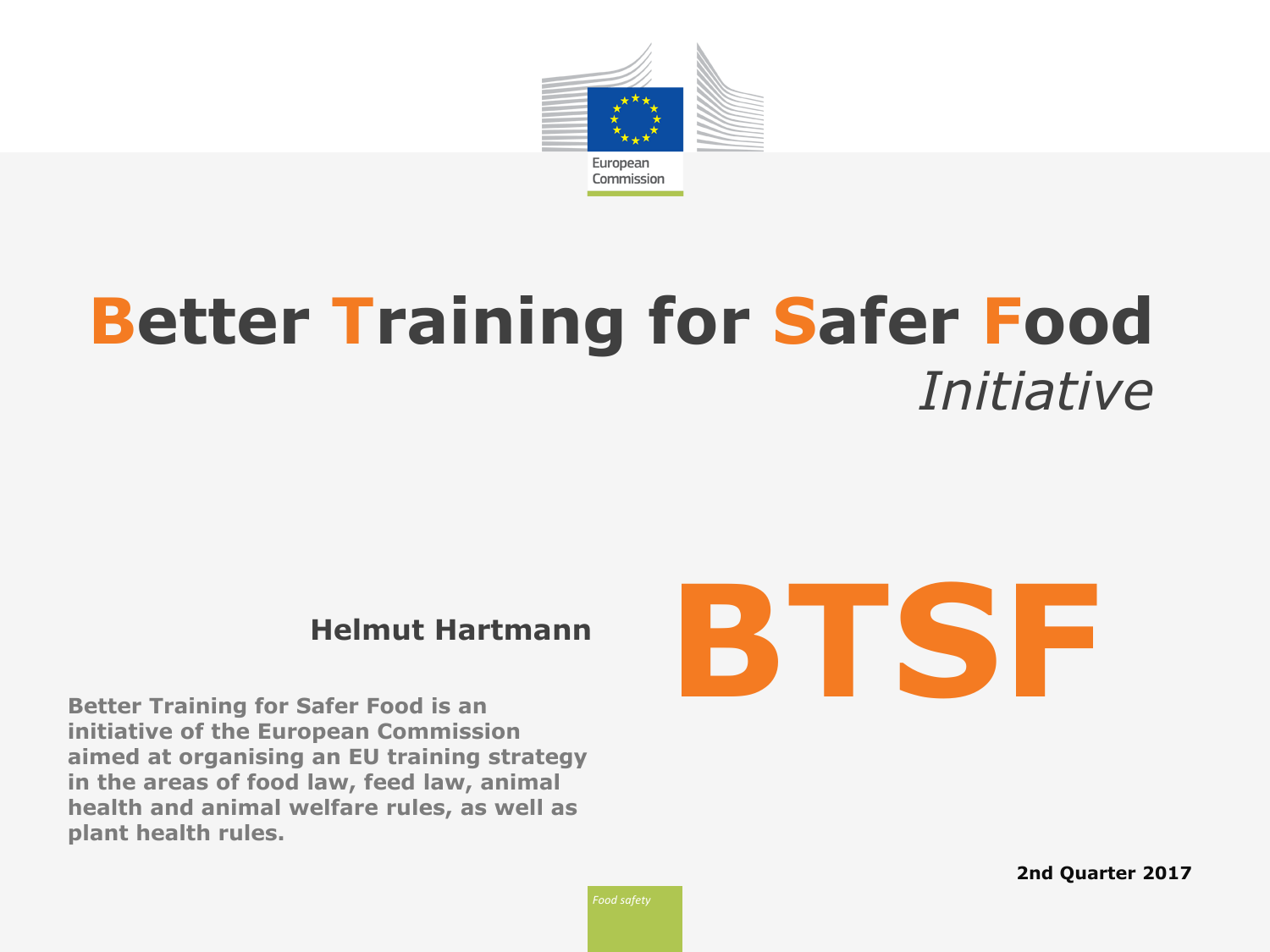

# **Information systems**

#### Module 4.1

Basic outline of functionalities and components of an information system for animal identification, registration and traceability on basis of the current implementation of the central database (CDB) of animals in Germany Q&A Session

2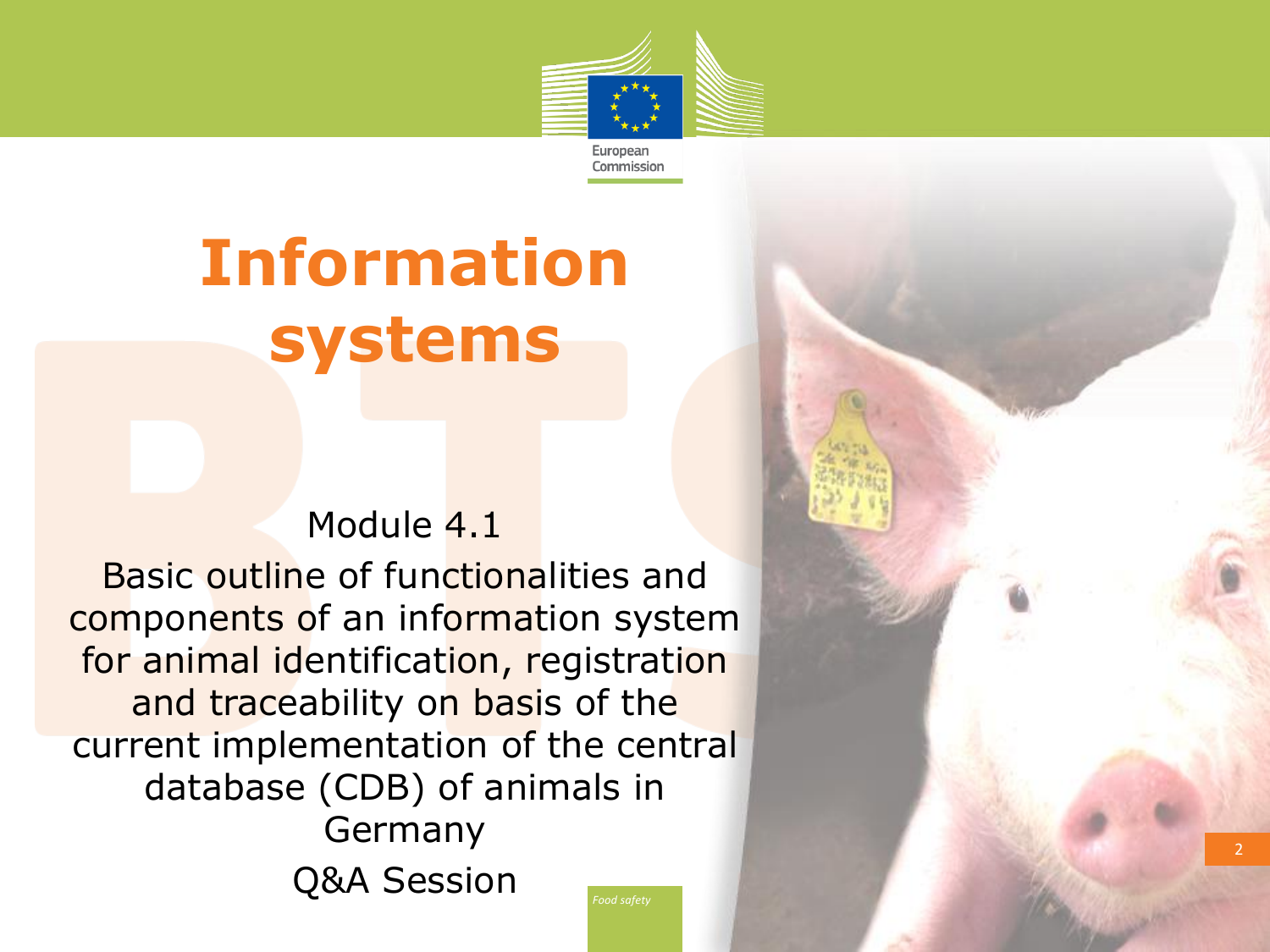

# **Implementation of Regulation (EC) 1760/2000 and responsibilities in Germany**

- Germany a Federal Republic of 16 states called "Länder"
	- Separate responsibility for veterinary matters
	- **Execution of identification and registration**
	- Implementation of controls and sanctions
- **Federal Ministry of Food and Agriculture** 
	- Legislation in consultation with the federal states
	- Coordination among the federal states
	- Representation towards the EU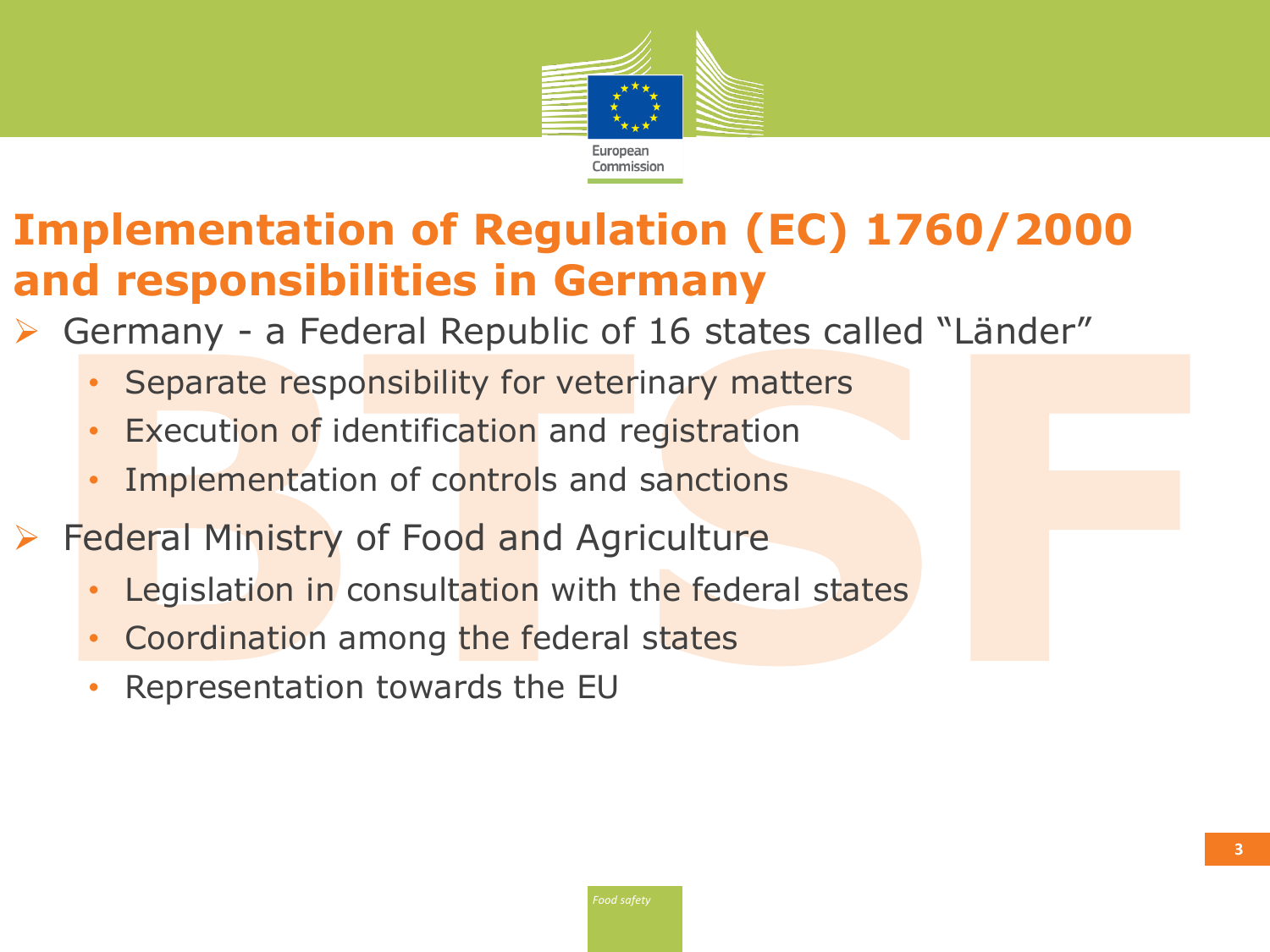

## **Organisation Structure**



*Food safety*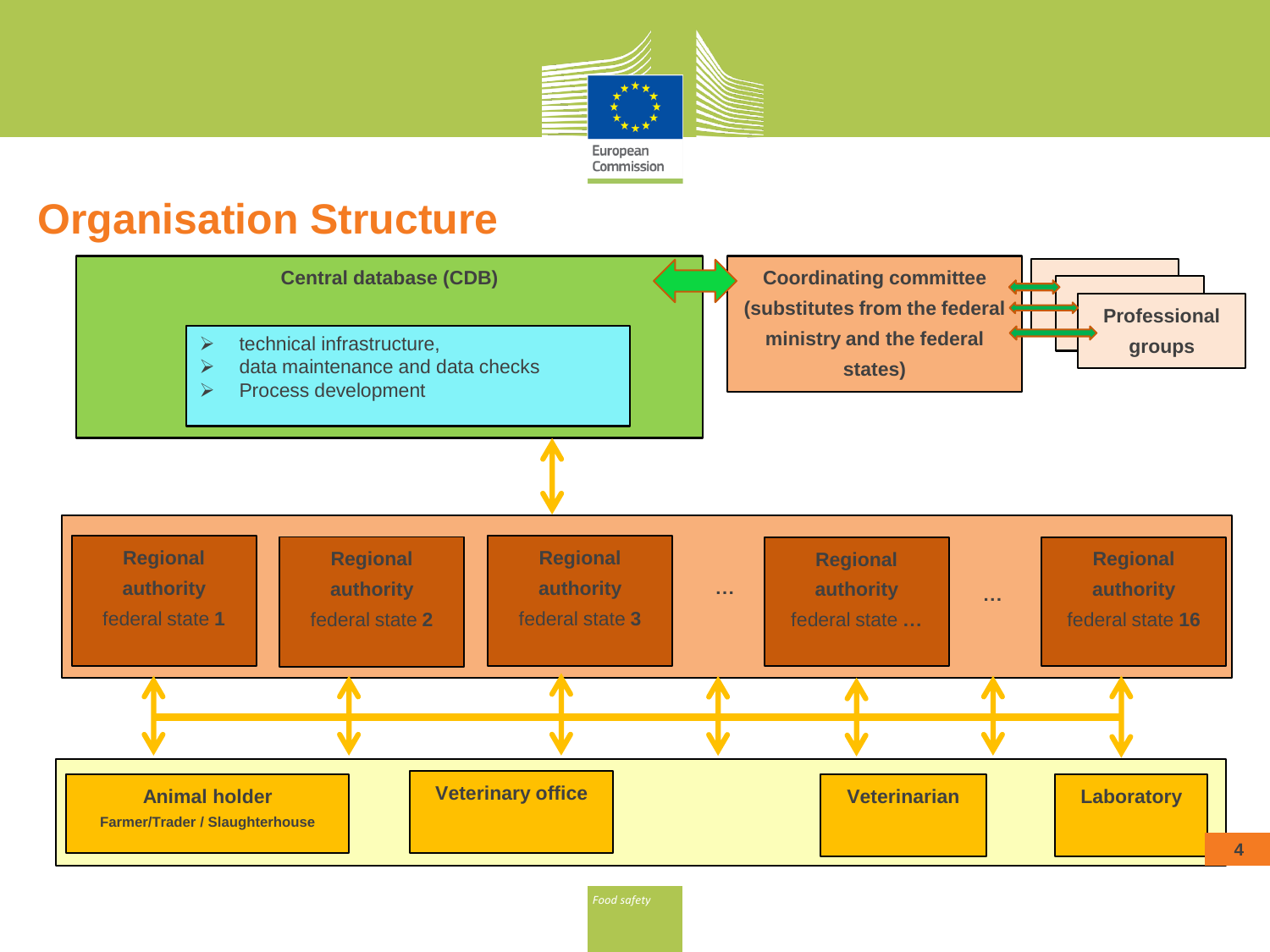

# **Registration of holders and other users**

- One authority (address office) per federal state
	- Registers with full name and address
		- All relevant animals holders farmers, traders, slaughter houses …
		- Users of the public administration like veterinary offices, control personel …
		- Other users like private vets, laboratories …
	- Registers the role (types with different competences) of operation
		- Holder of cattle, transporter, rendering plant ...
		- Authority for I & R purpose, animal health, animal welfare, on spot control
	- Issues the registration number
	- Issues the access identifier to the database (password / "PIN")
- $\triangleright$  Transmits these data to the central database (CDB)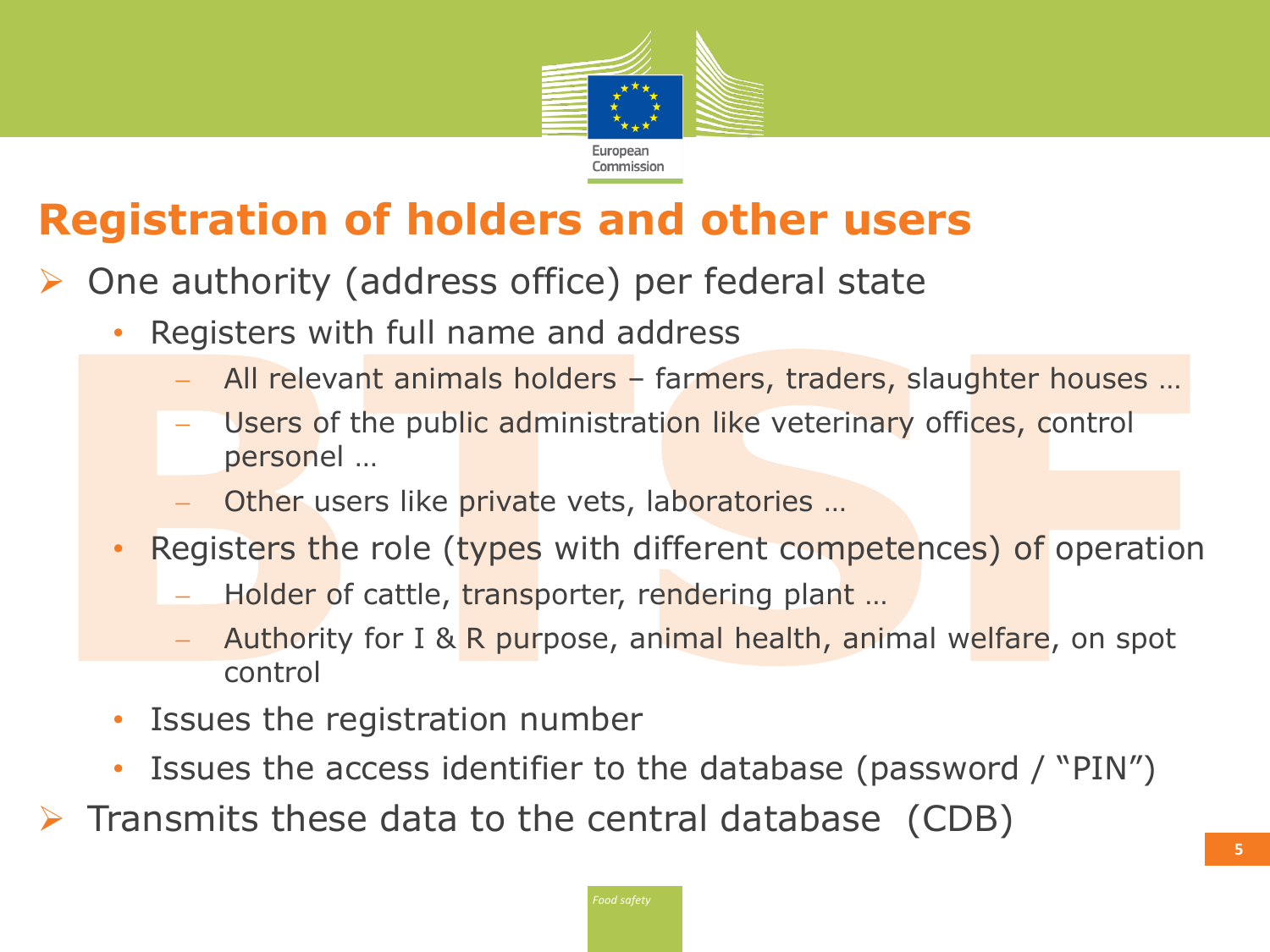

# **Registration of bovine animals**

One mandated body (regional office) per federal state

- Assigns ear tags to registered cattle holders on demand
- Drafts document of birth registration on the basis of a birth report
- Drafts passport for export
- Registers all reports concerning the cattle census in 1999
- Registers all imports (EU and third country)
- Registers animal movements
- Registers slaughter and mortalities (fallen stock)
- Notification error handling
- Transmits these data to the central database (CDB)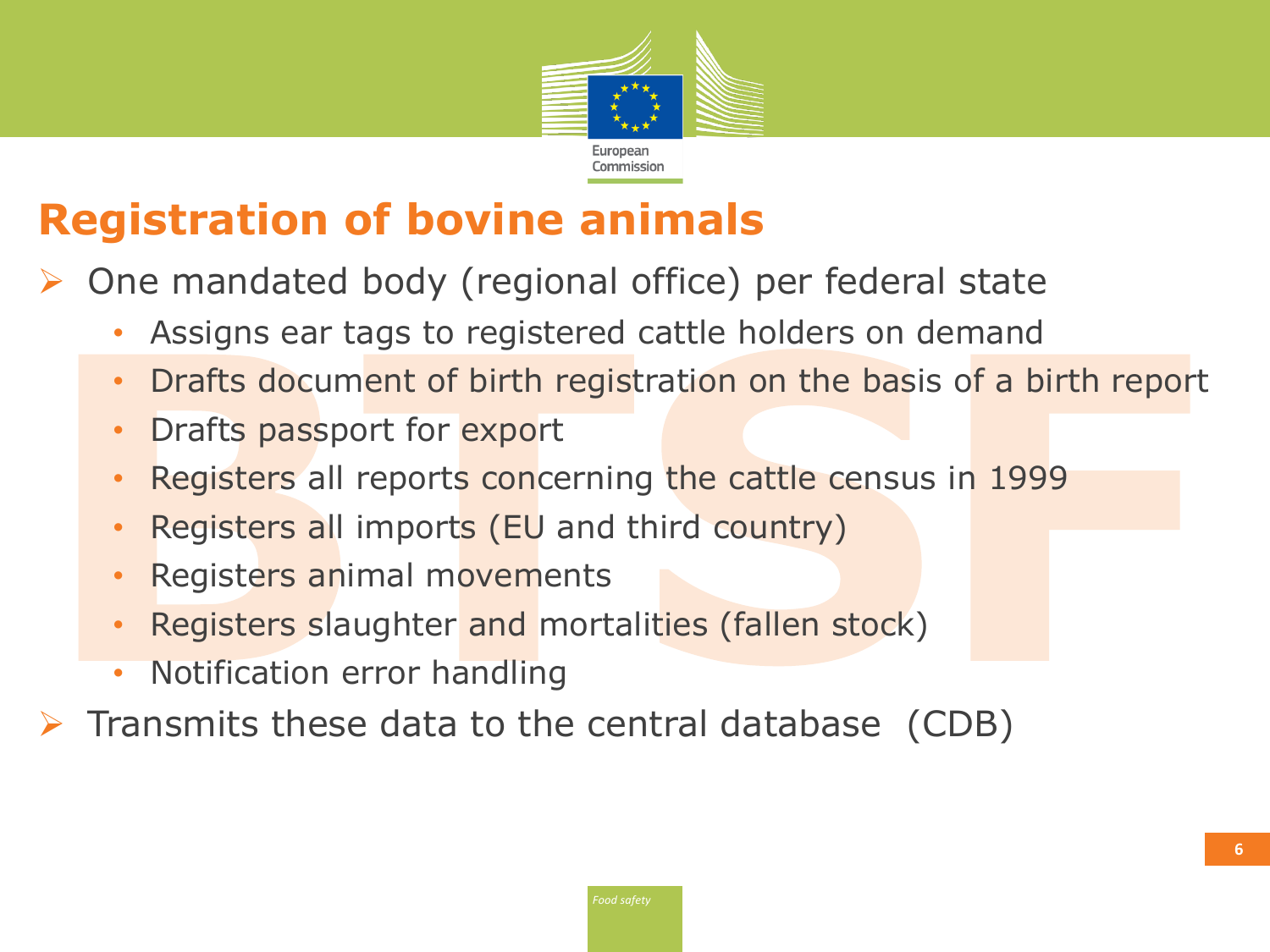

## **Animal related reports - notification**

- Registration of animal in central database
	- full census for all animals  $-26$ <sup>th</sup> September 1999
	- birth report since 26<sup>th</sup> September 1999
	- imports from EU member states and from third countries
- **EXA** Movements
	- into the holding
	- out of the holding
	- transit
- $\triangleright$  End of animal
	- slaughtering, direct imports for slaughter
	- death (fallen stock or home slaughtering) + cross check notification from rendering plant
	- Export to EU member states and to third countries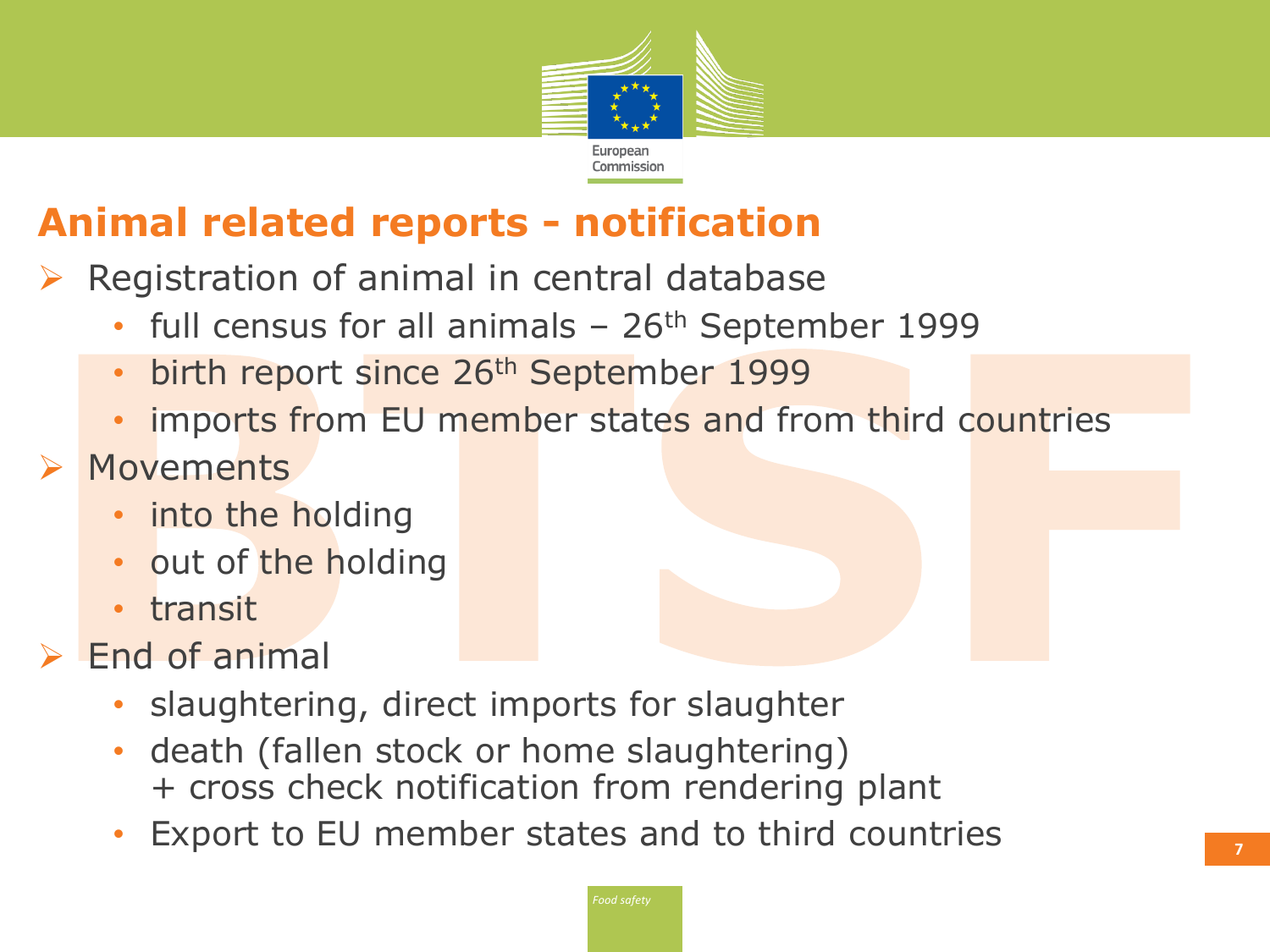

## **Roles and Responsibilities**

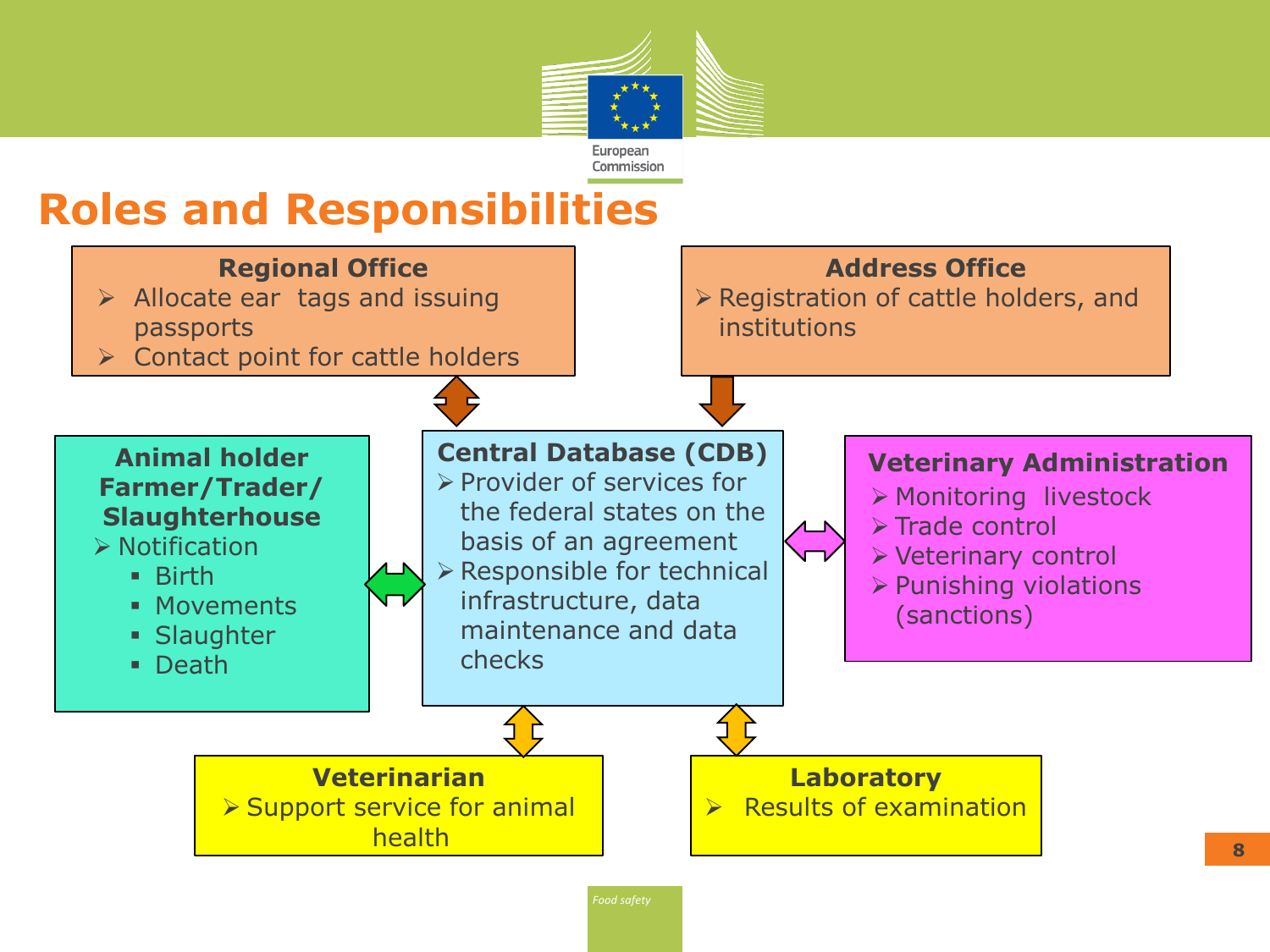

# **Obligations of cattle holder**

- Registration of animals
	- cattle must be marked according to EU regulation with two plastic ear tags with an identical number



- the tagging is done by the holder within 7 days after birth
- each birth has to be registered within 7 days
- Registration of movements
	- cattle holders have to report all movements within 7 days
	- each mortality (fallen stock) has to be reported within 7 days as well as slaughter on the farm
	- a slaughterhouse has to report each slaughter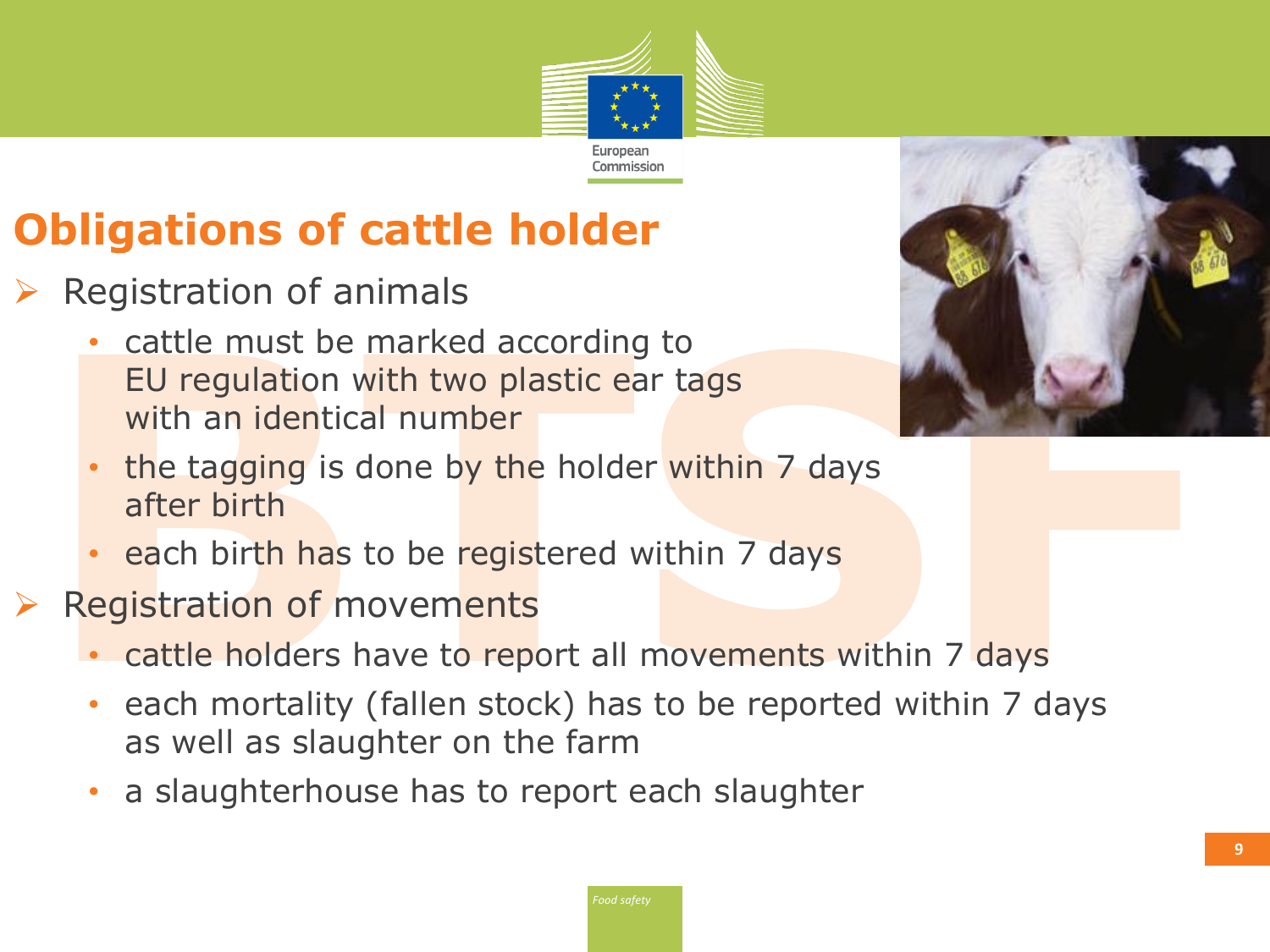

# **Reporting channels**

- Paper
	- printed reporting cards for most kinds of reports
	- directly to the regional office for scanning and transmission to CDB
- ▶ Telephone with Interactive Voice Response
	- online dialog with CDB via tone dialling and language menu
- $\triangleright$  Online
	- html browser forms for internet dialog with CDB
	- upload and download of CSV-files, with online processing
- $\triangleright$  Batch
	- mass file transfer directly to CDB, with synchronous response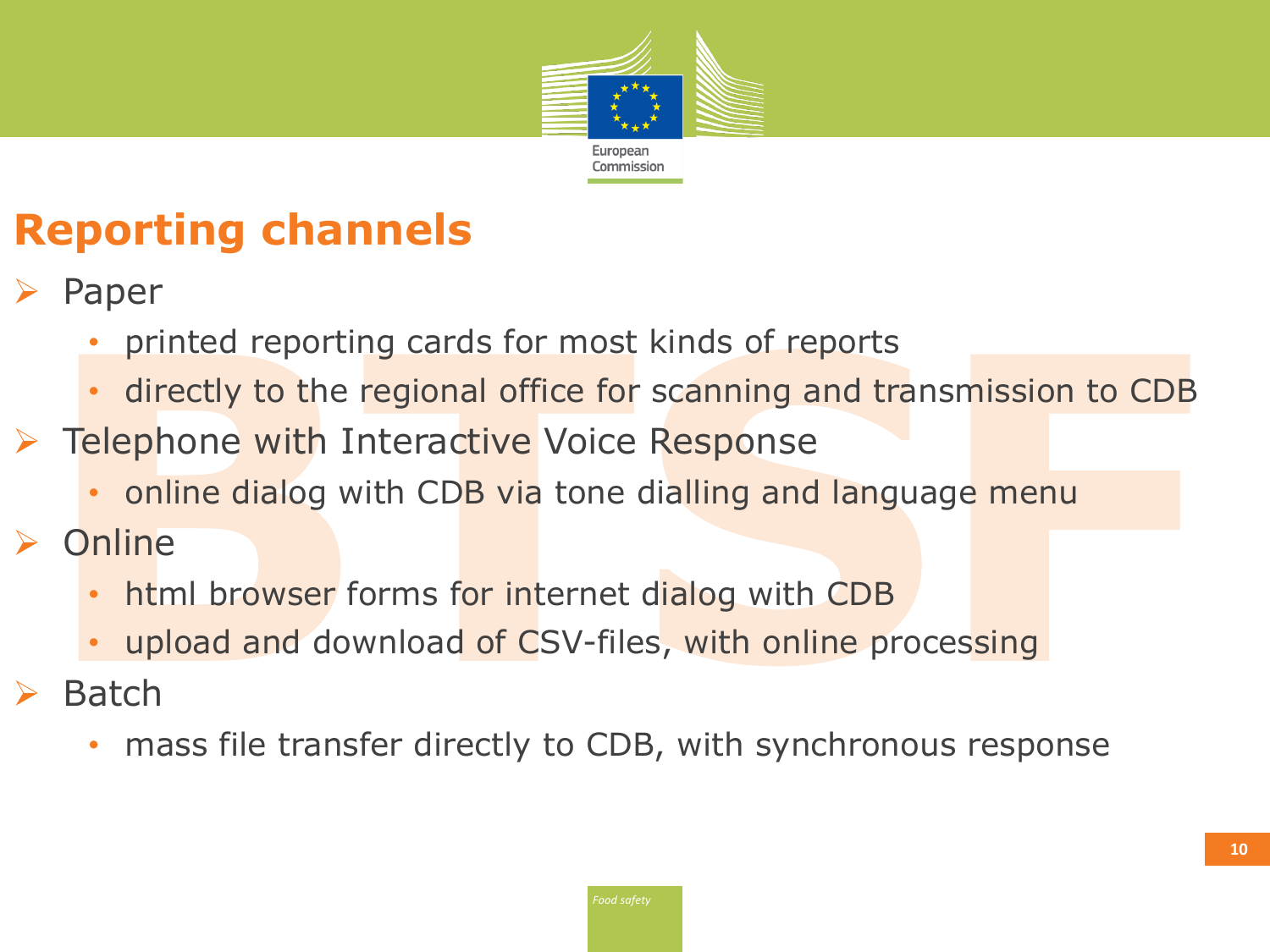

### **Notifications for cattle (2011)**

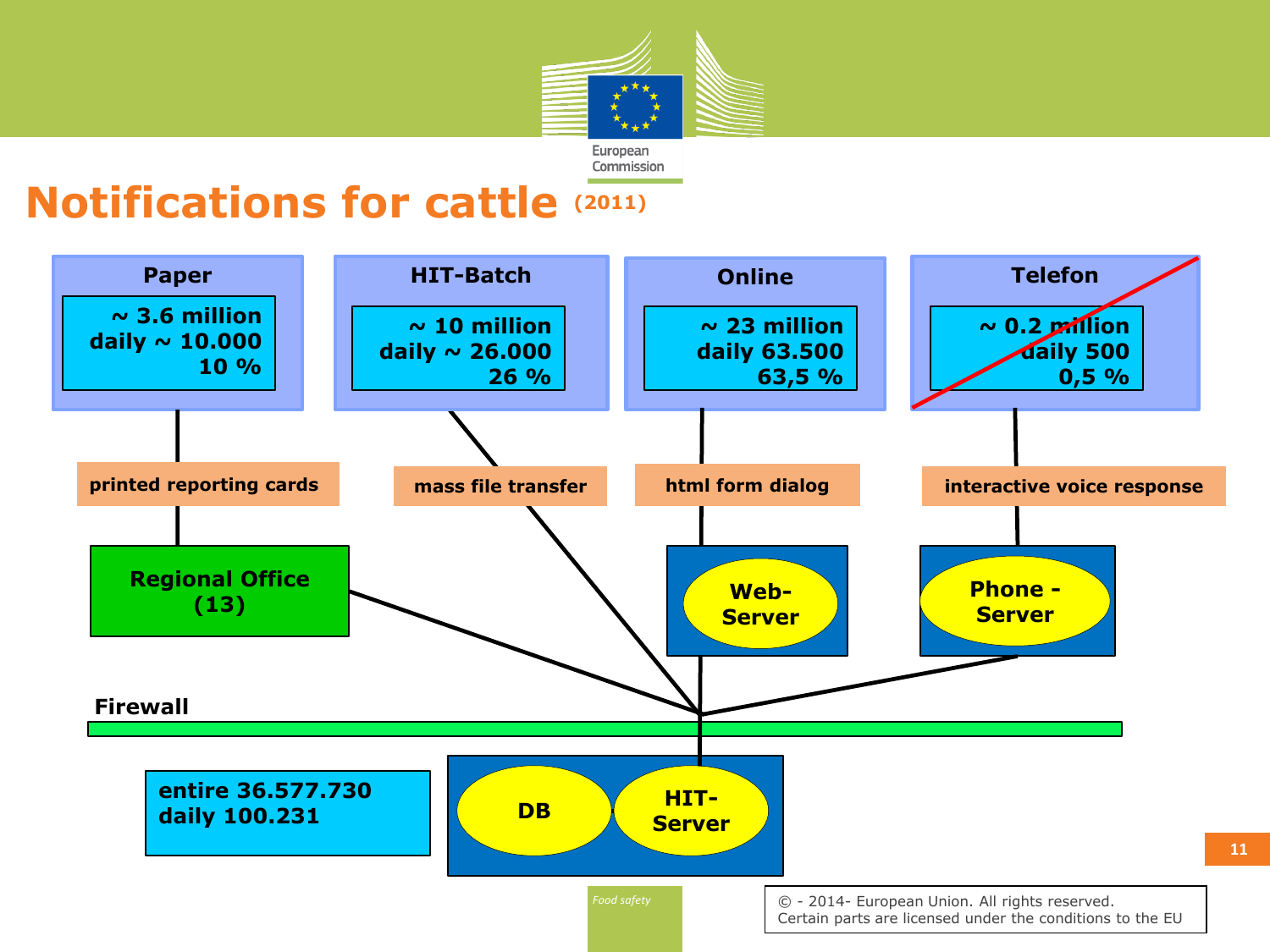

#### Monitoring movements

- Veterinary office can retrieve lists for all type of reports e.g. imports, exports or movement from a defined area
- list of offspring from a cow

### $\triangleright$  Farm Management

- calculation of livestock units, figures on breed, age and sex structure of the herd
- list of birth, movement, list of offspring from a cow, animal health information

| Anschrift: Name-276091331100001<br>$Str-0$<br>12345 Ort-0 |            |         |              |                  |            |                               |                |               |            |           |             |  |
|-----------------------------------------------------------|------------|---------|--------------|------------------|------------|-------------------------------|----------------|---------------|------------|-----------|-------------|--|
| <b>Ohrmarke</b>                                           | Stammdaten |         |              | <b>BVD-Daten</b> |            |                               |                |               | Zugang     |           | Abgang      |  |
|                                                           | Geb.datum  | Geschl. | <b>Rasse</b> | <b>Status</b>    | Status-Dat | letzte<br><b>Untersuchung</b> | letzte Impfung | Impf.<br>Ges. | Datum      | Art       | Datum   Art |  |
| DE 09 133 11000                                           | 31.05.2012 | W       | <b>XMM</b>   |                  |            |                               |                | $\Omega$      | 31.05.2012 | <b>GE</b> |             |  |
| DE 09 133 11001                                           | 02 03 1994 | W       | <b>SBT</b>   | P <sub>10</sub>  | 21.04.2012 | 25.04.2012                    | 24.01.2012     | 1             | 26.09.1999 | ER        |             |  |
| DE 09 133 11002                                           | 01.01.2010 | W       | <b>SBT</b>   | P <sub>10</sub>  | 13.04.2012 | 12.02.2012                    | 24.01.2012     | 1             | 01.01.2010 | <b>GE</b> |             |  |
| DE 09 133 11003                                           | 01.01.2010 | W       | <b>SBT</b>   | P35              | 21.04.2012 |                               | 24.01.2012     |               | 01.01.2010 | GE        |             |  |
| DE 09 133 11004                                           | 01.01.2010 | W       | <b>SBT</b>   | P35              | 21.04.2012 |                               | 24.01.2012     | 1             | 01.01.2010 | <b>GE</b> |             |  |
| DE 09 133 11005                                           | 01.01.2010 | W       | <b>SBT</b>   | P35              | 21.04.2012 |                               | 24.01.2012     |               | 01.01.2010 | <b>GE</b> |             |  |
| DE 09 133 11011                                           | 02.03.1994 | W       | <b>SBT</b>   |                  |            |                               | 24.01.2012     | 1             | 26.09.1999 | ER        |             |  |
| DE 09 133 11012                                           | 01.01.2011 | W       | <b>SBT</b>   |                  |            |                               | 24.01.2012     |               | 01.01.2011 | <b>GE</b> |             |  |
| DE 09 133 11013                                           | 01.01.2011 | W       | <b>SBT</b>   |                  |            |                               | 24.01.2012     | 1             | 01.01.2011 | GE        |             |  |
| DE 09 133 11014                                           | 01.01.2011 | W       | <b>SBT</b>   |                  |            |                               | 24.01.2012     |               | 01.01.2011 | <b>GE</b> |             |  |
| DE 09 133 11015                                           | 01.01.2011 | W       | <b>SBT</b>   |                  |            |                               | 24.01.2012     | 1             | 01.01.2011 | <b>GE</b> |             |  |
| DE 09 133 11020                                           | 01.06.2012 | M       | <b>SBT</b>   | P35              | 01.06.2012 |                               |                | 0             | 01.06.2012 | <b>GE</b> |             |  |

Bestandsregister mit Gesundheitsdaten für Betrieb 09 133 110 0001 von 12.06.2012 bis 12.06.2012 (Kuhanteil: 16.7%)

*Food safety*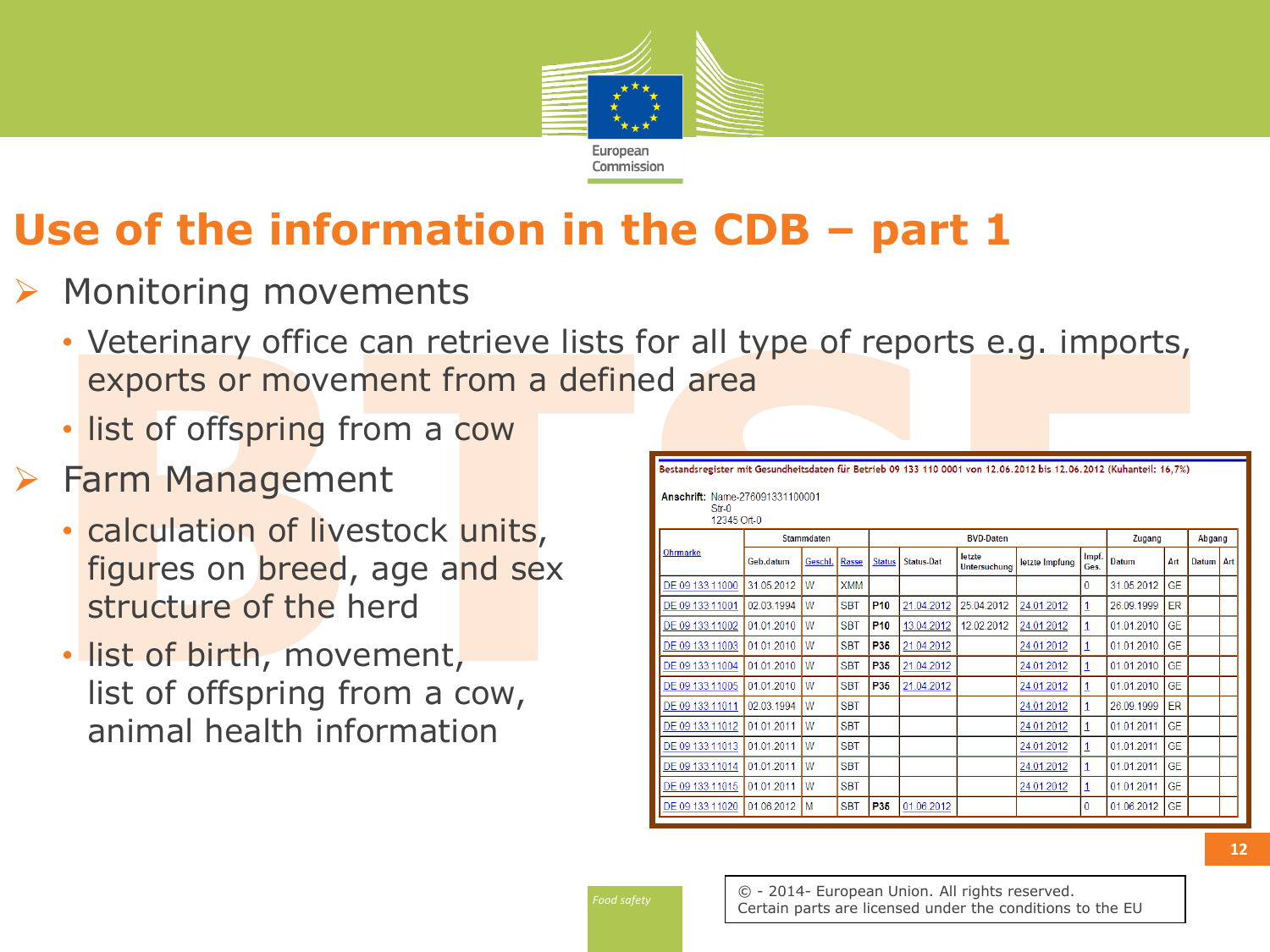

- $\triangleright$  Animal health information
	- health information on individual animal basis for BHV1, BVD
	- actual disease situation on individual animal and holding level
	- health information is also available for the holder
	- individual vaccination can be stored in CDB by the veterinarian
		- Vaccination status of individual animals and the holding
		- information is used by the lab to choose the correct test method
		- vaccinated animals can be excluded from testing
- $\triangleright$  Machine readable sample list with selected animals
	- lab can automatically allocate the test result to an individual animal
	- and store the result in the CDB for calculation of health status  $\blacksquare$  13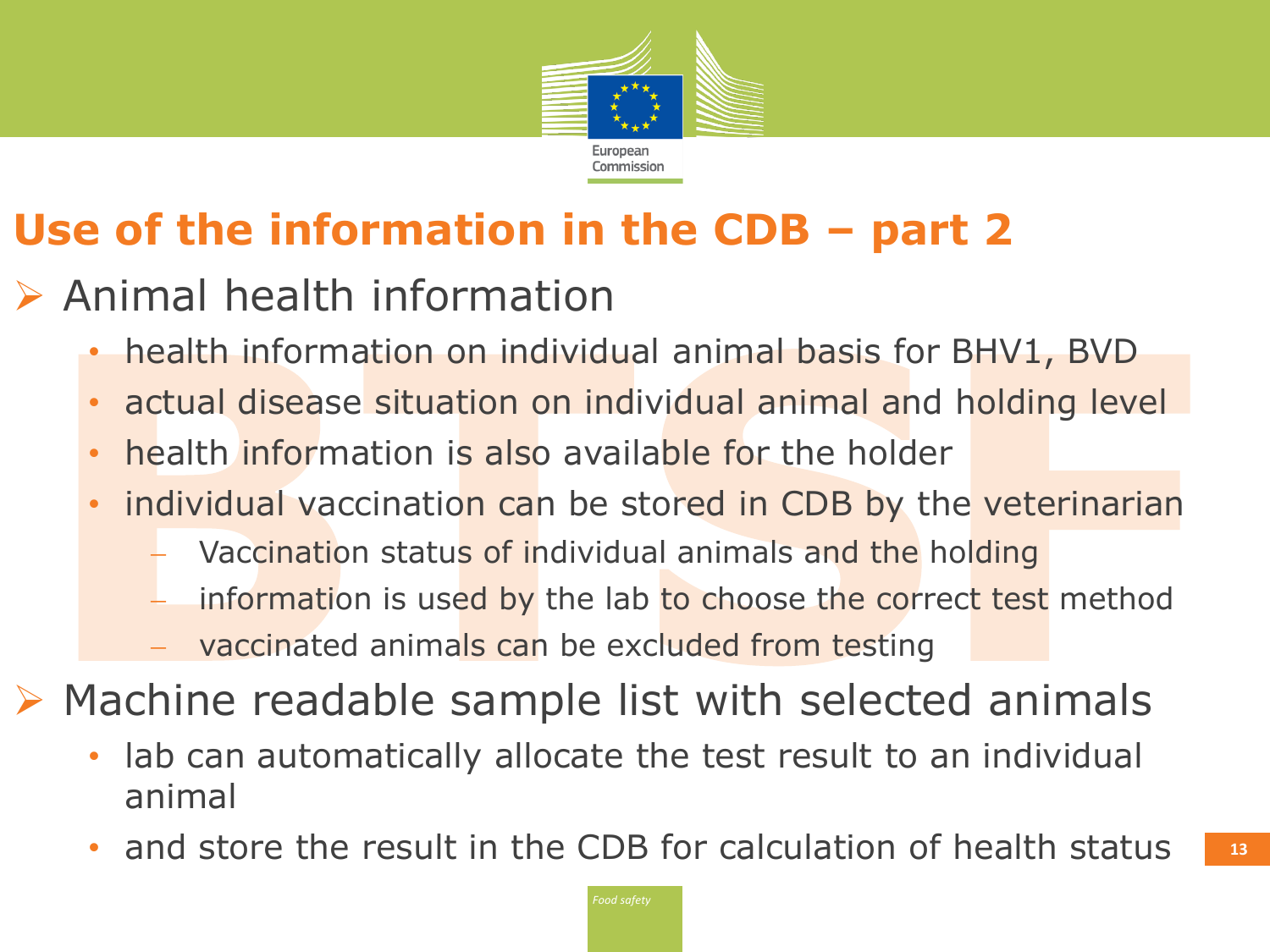

- Monitoring of BSE-Testing until 2015
	- liability to test animals over a certain age is automatically checked
	- In case of a missing test result the vet. service is automatically informed
- Movement restriction
	- veterinary service enters movement restrictions for single animal or a holding
- $\triangleright$  Statistical purposes
	- information in the CDB is used for the official statistics
- $\triangleright$  Risk analysis
	- list of selected holdings for on the spot control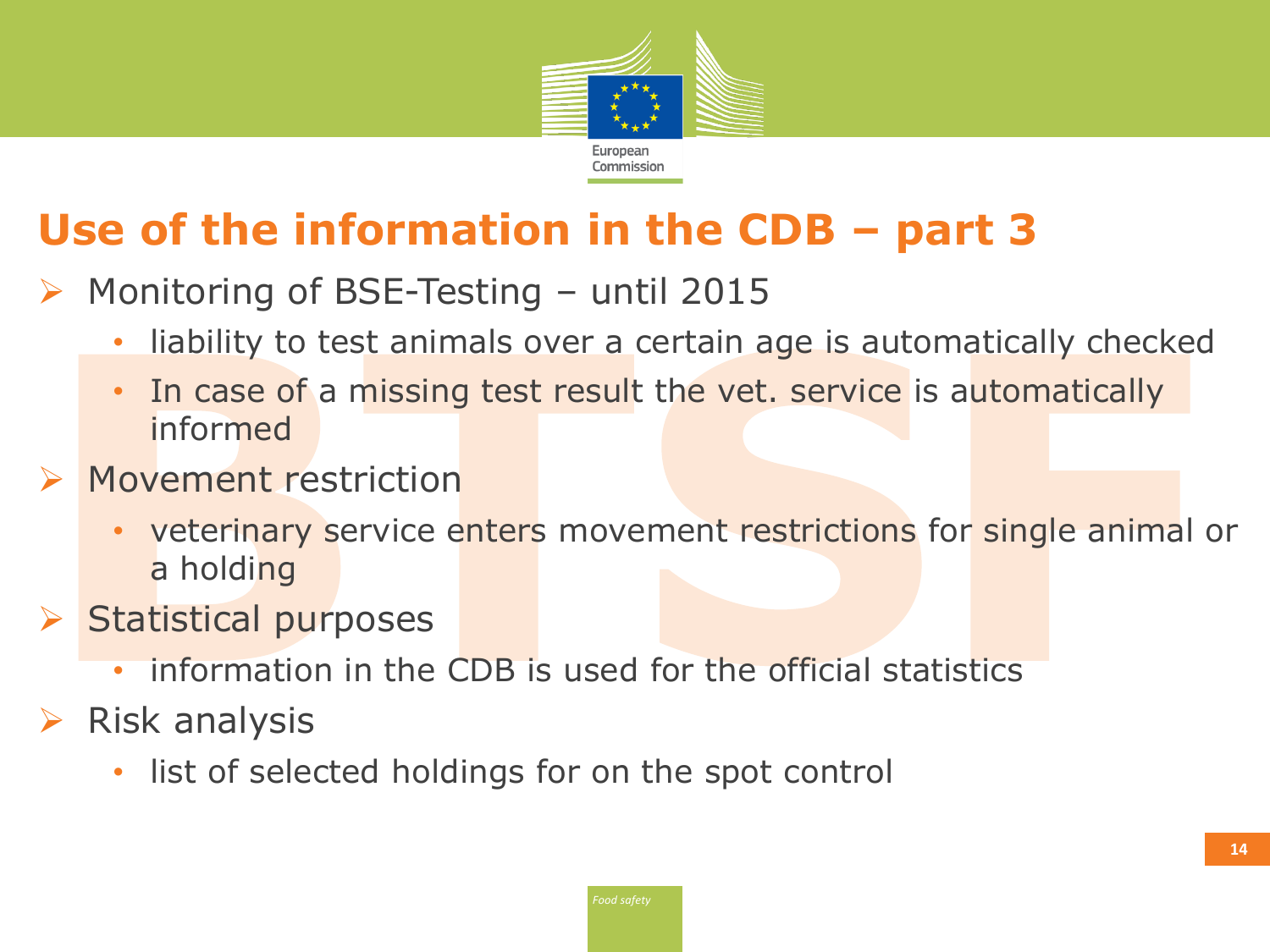

- Average number of concurrent users: 250 per day
- Maximum number of concurrent users: 800 to 900



*Food safety*

© - 2014- European Union. All rights reserved. Certain parts are licensed under the conditions to the EU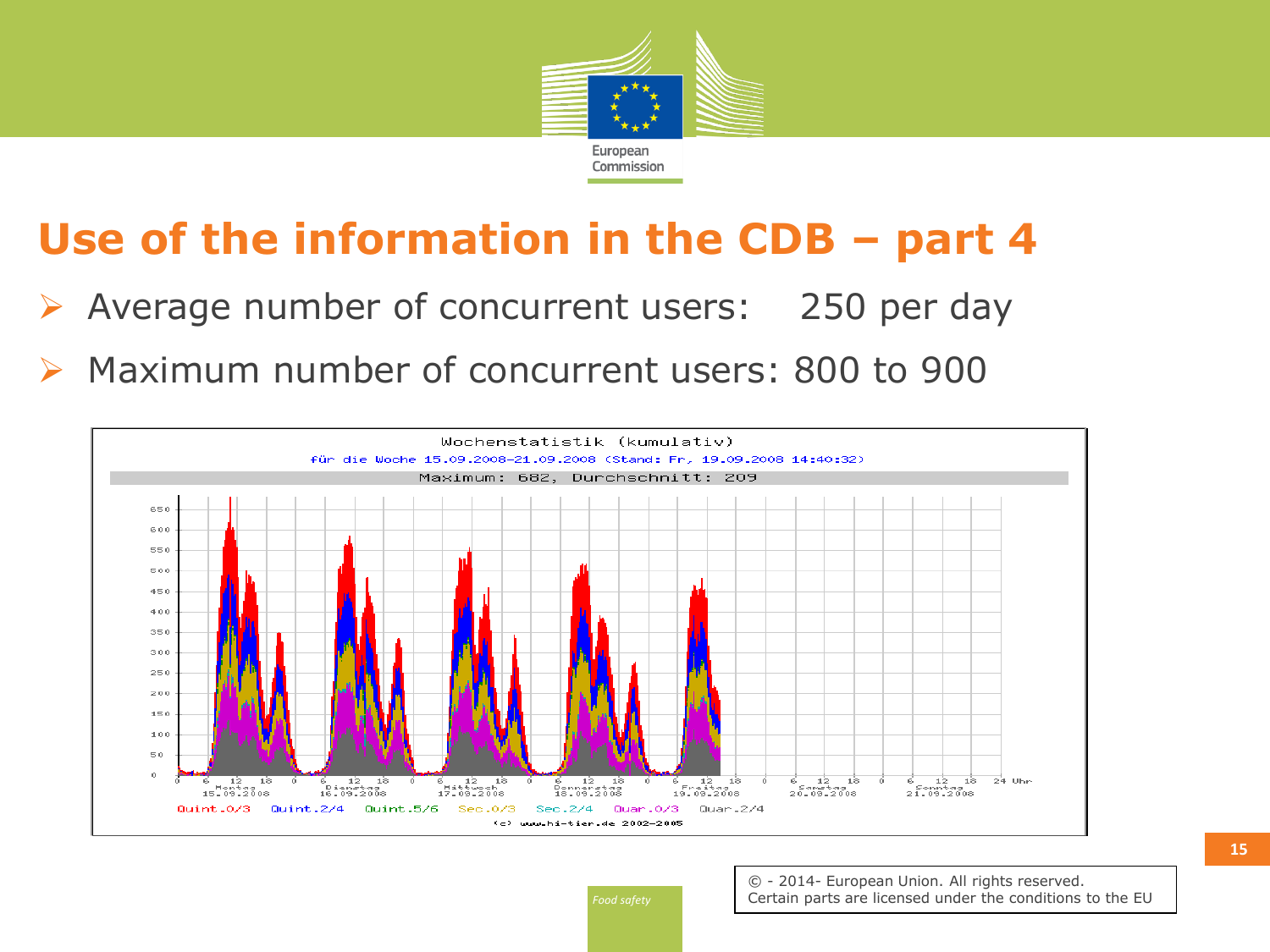

European Commission

# **Thank you for your attention!**



*Food safety*